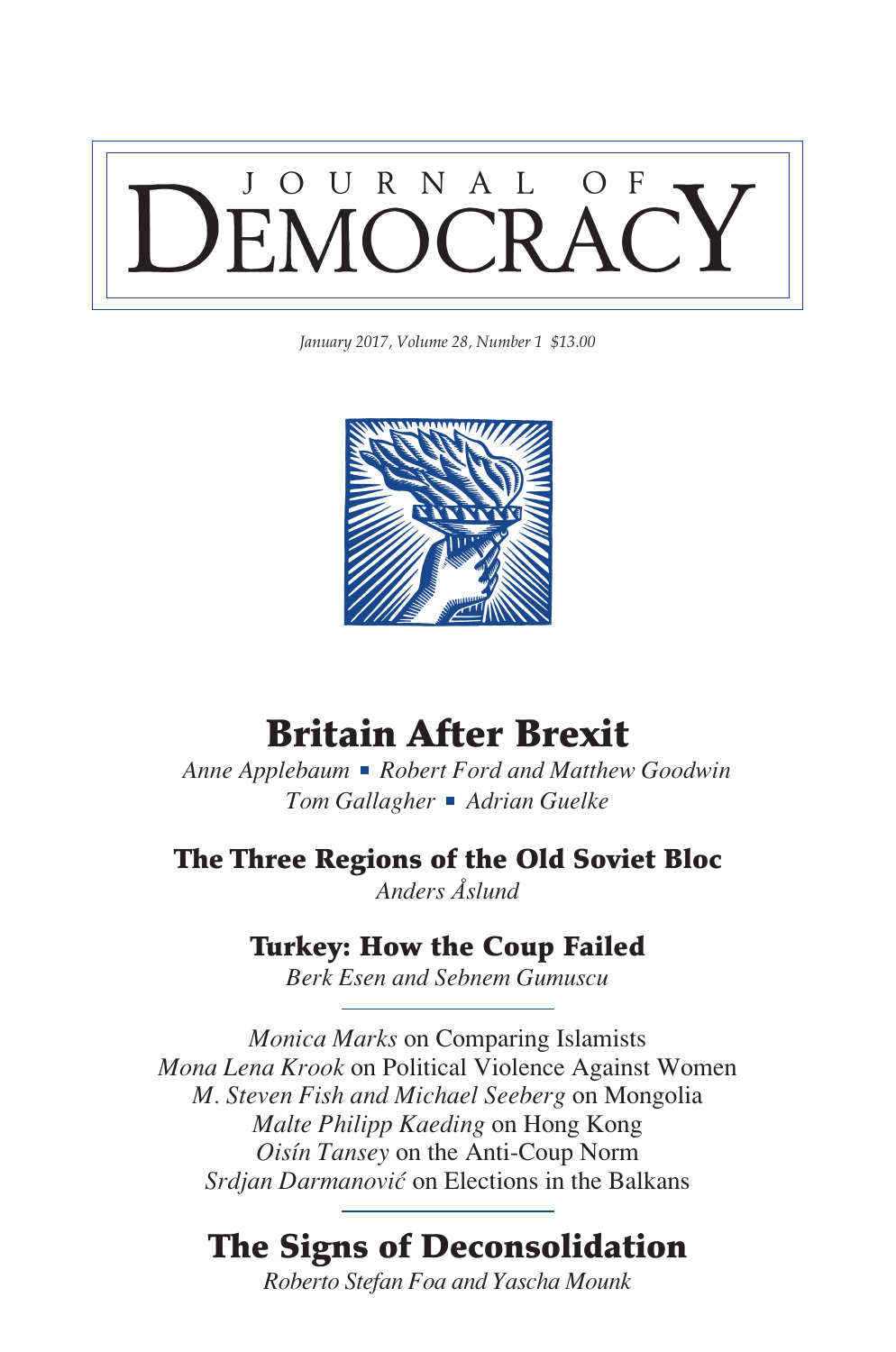### **Britain After Brexit**

## A Nation Divided

*Robert Ford and Matthew Goodwin*

*Robert Ford is professor of political science at the University of Manchester. Matthew Goodwin is professor of politics at the University of Kent and senior visiting fellow at Chatham House. They are coauthors of* Revolt of the Right: Explaining Support for the Radical Right in Britain *(2014).*

 $\mathbf{O}_n$  23 June 2016, the United Kingdom voted 52 to 48 percent to leave the European Union.<sup>1</sup> The vote for "Brexit" sent shockwaves around the world, rocking financial markets and rekindling global debates about the power of populism and nationalism, as well as the long-term viability of the EU. Aside from calling attention to challenges to mainstream liberal democracy and international integration, the vote for Brexit also highlights the deepening political divides that cut across traditional party lines in Britain and now threaten to further destabilize an already crumbling two-party system.

On one level, the shocking result served as a powerful reminder of the sheer force of Britain's entrenched Euroskeptic tradition and of the acrimonious splits among the country's political elite over Britain's relationship with Europe. But on a deeper level, Brexit should also be seen as a symptom of longer-term social changes that have quietly been reshaping public opinion, political behavior, and party competition in Britain as well as in other Western democracies. What underlying social and attitudinal shifts made Brexit possible? To what extent was the vote for Brexit driven by the same social forces that fueled the electoral rise of the populist, right-wing U.K. Independence Party (UKIP), a party that surged to prominence in the decade before the referendum? And what do these momentous events reveal more broadly about the state of British politics and the divisions in British society?

The social changes that set the stage for Britain's historic vote to leave the EU began decades ago. As we have argued elsewhere, one key "bottom-up" driver was a slow but relentless shift in the structure and at-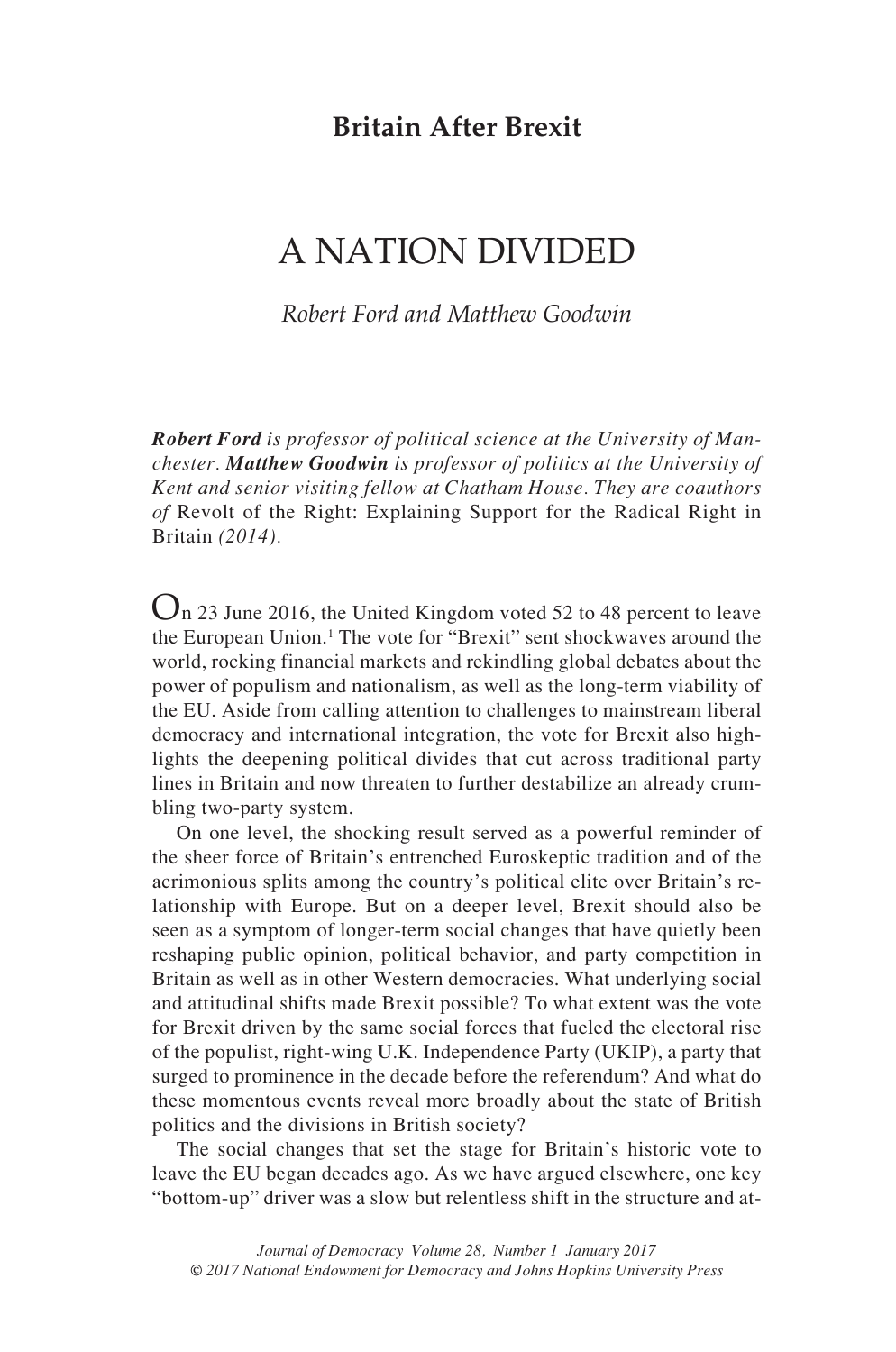titudes of the electorate—the growing dominance of the middle classes and of socially liberal university graduates.<sup>2</sup> In the 1960s, more than half of those with jobs in Britain did manual work, and less than 10 percent of the electorate had a university degree. By the 2000s, the working class

*Under three successive Labour governments, socially conservative, working-class white voters with few educational qualifications gradually lost faith in Labour as a party that represented them and responded to their concerns.* 

had dwindled to around a fifth of the employed electorate, while more than a third of voters were graduates. These changes gradually altered the electoral calculus for the historically dominant Labour and Conservative parties, whose traditional dividing line had been social class.

When the working classes were dominant, Labour could win power by mobilizing its core working-class support, while the Conservatives had to cultivate cross-class appeal. By the 1990s, however, the shift in the country's class structure had reversed

this calculus. Labour was compelled by repeated electoral defeats and a shrinking working-class core vote to develop a new cross-class appeal, a strategy that was explicitly acknowledged and pursued by Tony Blair, who became party leader in 1994. Traditional working-class values and ideology were downplayed in Blair's rebranded "New Labour," which focused instead on building a managerial, centrist image designed to appeal to the middle classes. In particular, it sought to attract universityeducated professionals, whose numbers were growing rapidly and whose social values on issues such as race, gender, and sexuality were a natural fit with the liberal left. This proved hugely successful in the short run, handing Labour an unprecedented three successive election victories. Yet success came at a price. Between 1997 and 2010, under three successive Labour governments, socially conservative, working-class white voters with few educational qualifications gradually lost faith in Labour as a party that represented them and responded to their concerns. The result among these voters was lower turnout, falling identification with Labour, and growing disaffection with the political system.<sup>3</sup>

This could have provided an opening for the Conservative Party, but David Cameron, who became the party's new leader in 2005, was focused on building a Conservative recovery by regaining support from the growing pool of university graduates and middle-class professionals that the party had lost to Blair's Labour in the 1990s. Working-class voters were concentrated in safe Labour constituencies, with daunting local majorities and weak local Conservative organizations, and so the middle-class suburbs appeared to offer a much more promising path back to power. While demographic change increased the electoral incen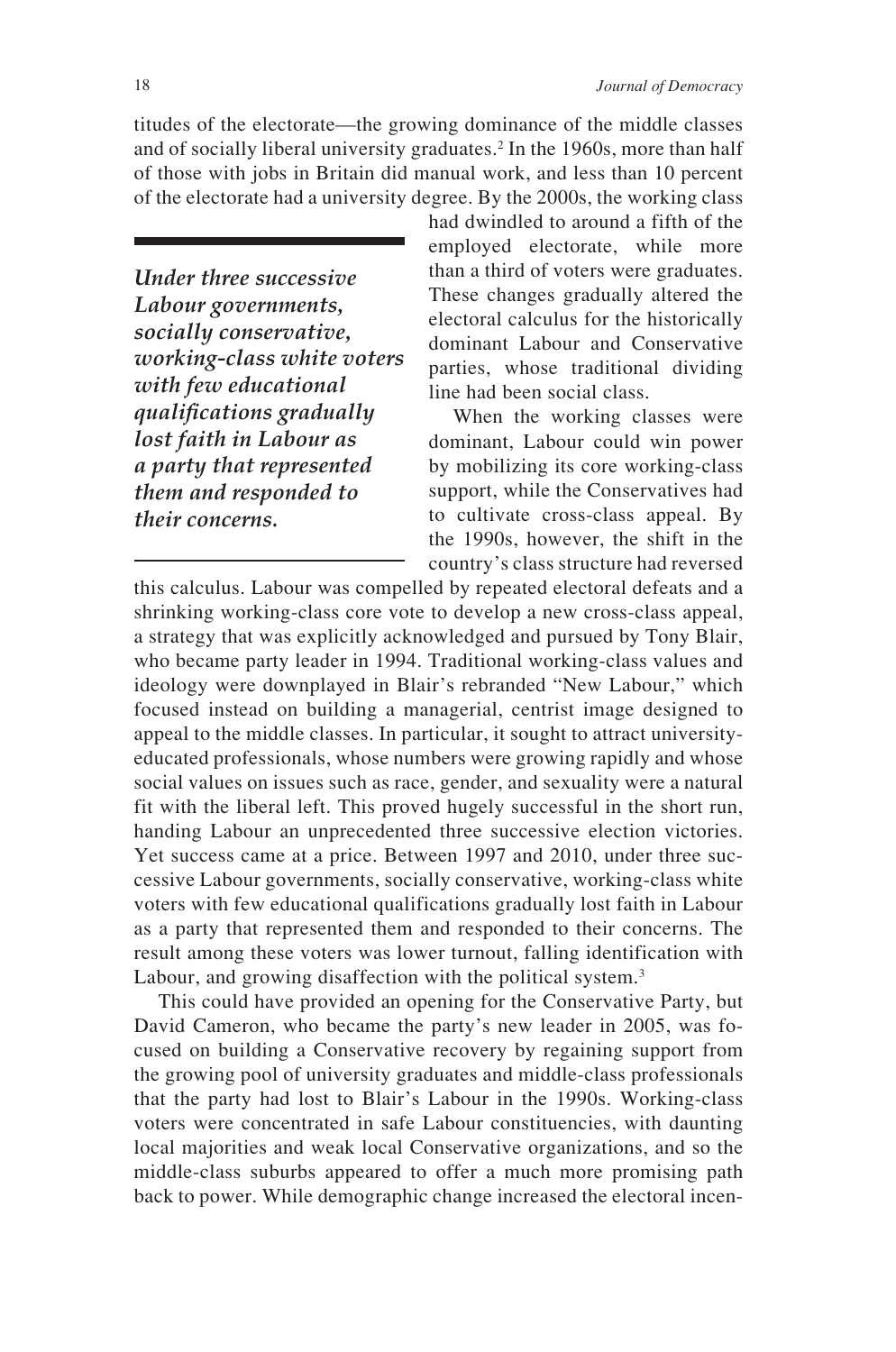tive for Labour to focus on middle-class university graduates, enduring geographical differences in vote patterns blunted the incentive for the Conservatives to respond by seeking the votes of working-class school leavers. As a result, white working-class voters were neglected by both parties, in a country where, despite recent and rapid demographic changes, the electorate remains overwhelmingly white (87 percent identified as such in the 2011 U.K. census). White working-class voters noticed the change in the parties' behavior and reacted accordingly: They grew more negative about the traditional parties and the perceived lack of responsiveness of the political system.<sup>4</sup> Many turned their backs on electoral politics altogether, leading to lower turnout among the working classes and in historically "safe" Labour constituencies, while some began to see the extreme right-wing British National Party (BNP) as an outlet for their disaffection.<sup>5</sup>

A second long-running social change overlapped with these demographic shifts and magnified their importance—growing value divides over national identity, diversity and multiculturalism, and social liberalism more generally. Rising social groups such as ethnic minorities, graduates, and middle-class professionals hold values that are very different from those of the once-dominant but now fast-declining groups older white voters, the working classes, and school leavers. As Britain's two main parties reoriented themselves to focus on the rising liberal groups, a mainstream political consensus emerged on such issues. This socially liberal outlook regards diversity as a core social strength; sees discrimination by gender, race, religion, or sexual orientation as a key social evil; regards national identity as a matter of civic attachment, not ethnic ancestry; and thinks that individual freedoms matter much more than communal values.<sup>6</sup> The increased political prominence of this outlook is not just a matter of electoral expediency. It reflects the typical worldview of the university-educated professionals whose weight in the electorate is rapidly increasing, and who have also come to dominate the top tiers of politics and society. Politicians of all stripes have not adopted these positions solely to win votes. Most come from the professional middle classes and share the values it holds.

Such values, however, contrast sharply with the more nationalistic, communitarian, and inward-looking outlook of the declining segments of the electorate: the older, white, and working-class voters who left school with few qualifications. Such "left-behind" voters feel cut adrift by the convergence of the main parties on a socially liberal, multicultural consensus, a worldview that is alien to them. Among these voters, national identity is linked to ancestry and birthplace, not just institutions and civic attachments, and Britishness is far more important to them than it is to liberal graduates. The "left-behind" groups are more focused on order and stability than on freedom and diversity, so the very things that social liberals celebrate—diversity, mobility, rapid change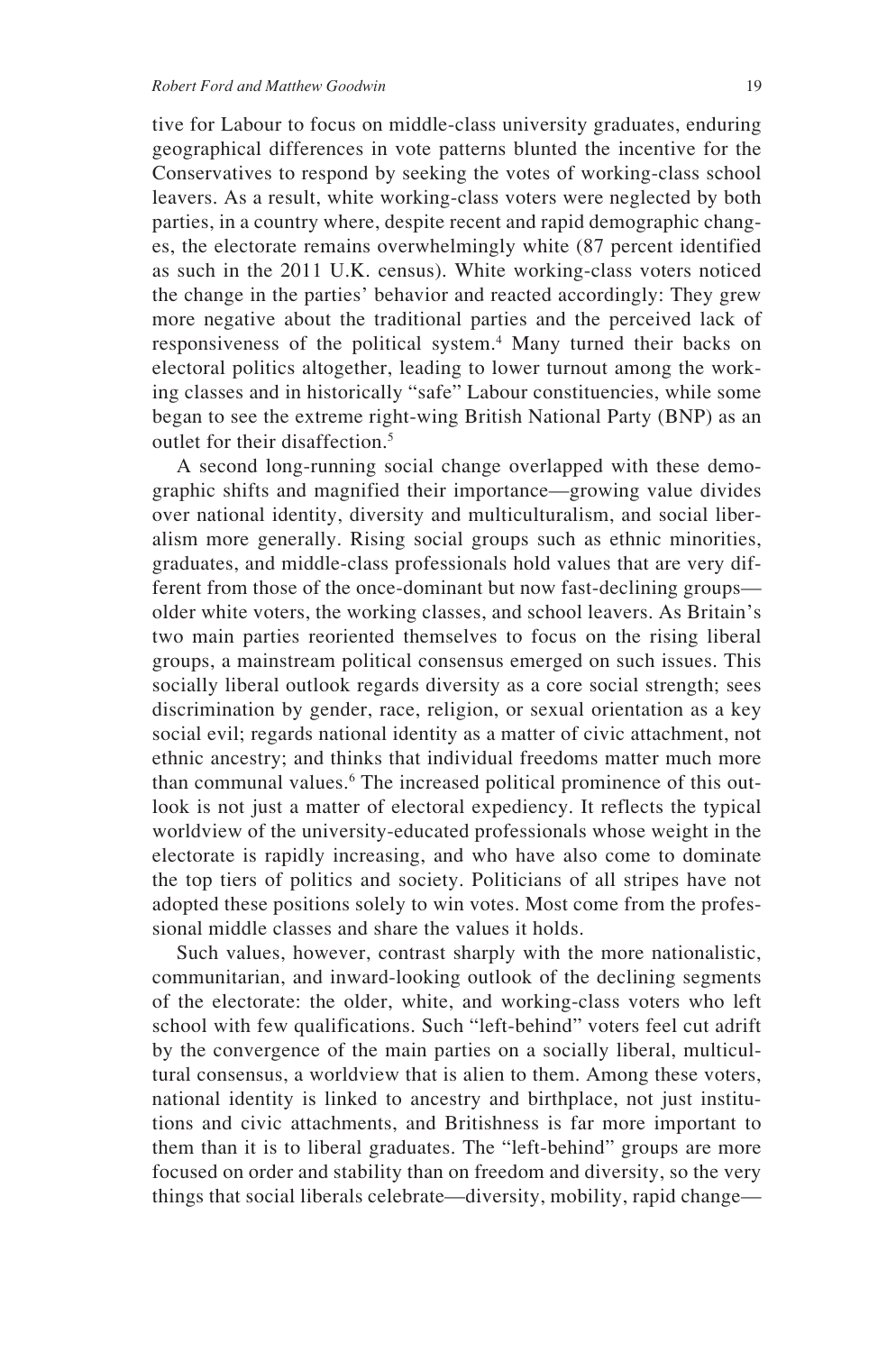strike them as profoundly threatening. Their policy preferences reflect this: They favor not only harsh responses to criminals and terrorists who threaten social order, but also tough restrictions on immigration, as they do not want a more diverse and rapidly changing Britain.

Intolerance plays a role here too. Such voters tend to emphasize a more exclusive and exclusionary sense of national identity and to hold more negative stereotypes of any minority group that falls outside this identity. But intolerance is not the whole story. Many of the things that such voters value—order, stability, tradition—are valid and legitimate social ideals. They are just profoundly different from the values of the liberal consensus that has emerged over the past twenty years. Mainstream politicians attached to that consensus were not only ignoring the values and priorities of the "left-behind," they were actively promoting a vision of Britain that the "left-behind" voters found threatening and rejected.

### **Igniting the Bonfire: Immigration, Europe, and UKIP**

By the early 2000s, then, Britain had a growing pool of electorally marginalized, politically disaffected, and low-skilled white workingclass voters whose values and identity attachments were increasingly at odds with the mainstream liberal consensus. Such "left-behind" voters were available to form the nucleus of a new political movement, but they needed an issue and a party to crystallize their inchoate discontent and to mobilize it into electoral politics. Both arrived in the mid-2000s with the emergence of immigration as a central controversy, and a resulting surge in support for a new political challenger that swiftly became the primary vehicle for public opposition to EU membership, mass immigration, ethnic change, and the socially liberal and cosmopolitan values that had come to dominate the political establishment.

The spark that lit this remarkable conflagration was a fateful decision by Tony Blair's New Labour government in 2003. Unlike most other EU member states in Western Europe,7 Britain opted not to impose temporary restrictions on the inward migration of EU nationals from the so-called A8 states in Central and Eastern Europe that were due to join the EU in 2004—the Czech Republic, Estonia, Latvia, Lithuania, Hungary, Poland, Slovakia, and Slovenia. Britain's low unemployment and growing economy attracted EU migrants in much larger numbers than originally forecasted by the government. Net migration to Britain had already been rising before the decision to admit the A8, but the influx from Central Europe further boosted the numbers and made controlling them more difficult. Net migration rose from 48,000 to 268,000 per annum between 1997 and 2004 and continued to rise, topping 300,000 in the years immediately before the referendum.8 The statistics regarding net migration, which was the focus of government policy targets, rou-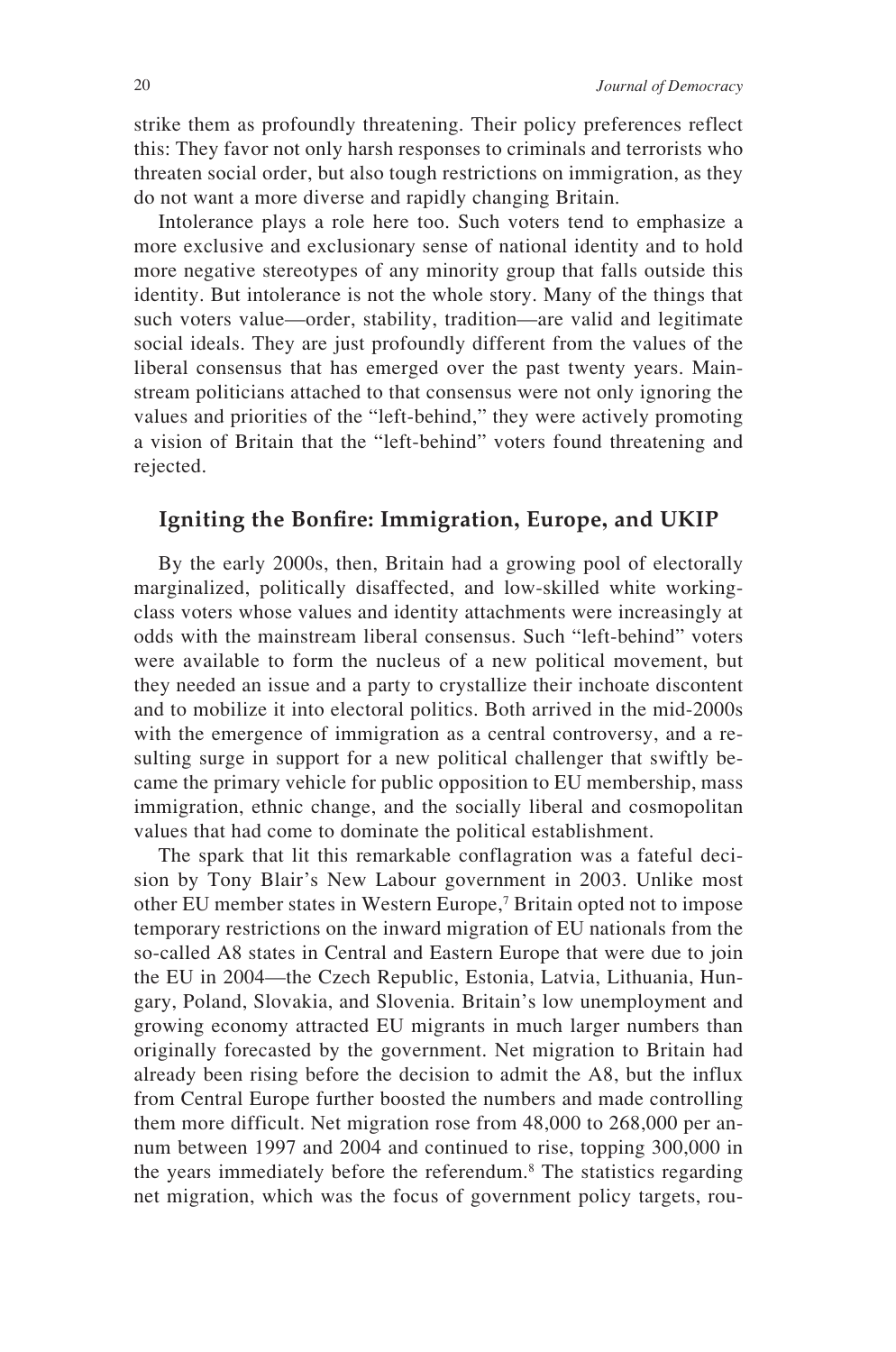tinely dominated political debate and coverage of immigration in the media. The A8 influx produced a strong reaction among voters, who even prior to the accession treaty had grown concerned about rising immigration. The share of voters naming migration as one of the nation's most important issues increased from under 3 percent at the start of 1997 to around 30 percent in 2003 and then to over 40 percent toward the end of 2007.<sup>9</sup> After that point, immigration was routinely named by voters as one of the top two most important issues, even in the depths of the financial crisis and the recession. By the time of the EU referendum, immigration had been at the top of the political agenda for well over a decade, something which had never happened before in British politics.

While the surge in migration produced a sea change in public opinion, the links between the numbers and public attitudes are not straightforward. Rising numbers of migrants did generate stronger public concern, but they did not produce across-the-board opposition. Public support for the settlement of skilled workers and the acceptance of foreign students at British universities remains high. Opposition has been focused on migrants whose economic contribution is less clear, including asylum seekers, migrants joining their families, and unskilled workers.<sup>10</sup> Nor is migration seen as simply a matter of economics. In Britain, as elsewhere in Europe, the strongest and most inflexible opposition to migration has come from voters who see it as a source or symbol of rapid social change that threatens traditional identities and values.

This latter form of anti-immigration sentiment is not new. British immigration debates have long been intertwined with public anxieties over race and identity, with public hostility in earlier decades directed at black and South Asian migrants from former imperial territories in the Caribbean and the Indian subcontinent, who began arriving in large numbers from the 1950s onward. Yet starting in 2004, the focus of anxiety moved to the large new flow of migrants from EU states in Central and Eastern Europe. As a result, anti-immigration voters came to see migration (and the social changes that it brought) as an issue closely bound up with Britain's EU membership—a development that made the 2016 referendum very different from the only previous referendum on Britain's relationship with Europe, held in 1975. The majority of voters in favor of reduced immigration realized that the EU was a key obstacle to achieving that goal, and consequently became more skeptical about the merits of continued EU membership.11 Anxieties about the perceived effects of migration on public services, welfare, and identity were also fueled by a strident and populist tabloid press, which adopted a relentlessly negative stance on the issue. Front-page stories blaming EU migrants for social ills, and demanding action to control their numbers, became a regular occurrence after 2004.

Though both Labour and the Conservatives were keenly aware of the growing public disquiet about immigration, neither could find an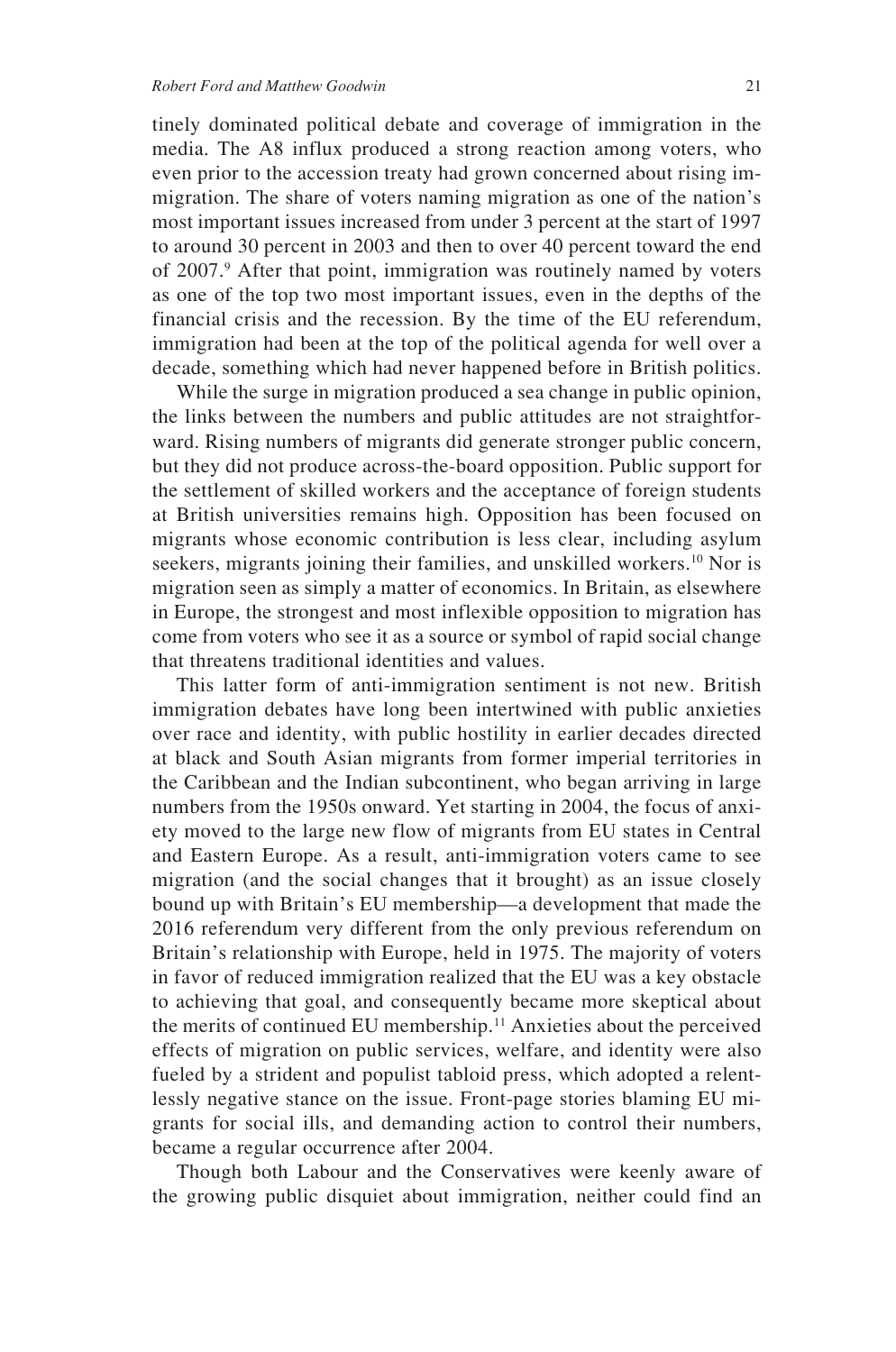effective response given the external constraints on policy.12 Labour made efforts to limit or restrict migrant access to welfare benefits and to toughen up the asylum system, but it also defended immigration as economically and socially beneficial. The party made repeated pledges to "listen" to voter concerns on the issue, but it was unable or unwilling to propose policies that would significantly reduce migration, not least because doing so would have risked antagonizing socially liberal voters and activists. Ahead of the 2010 general election, Conservative Party leader David Cameron appealed directly to anxious voters by pledging to reduce net migration to "the tens of thousands." This was an ill-advised promise to make, as EU treaty rights guarantee the free movement of EU nationals, making this degree of control over migration impossible so long as Britain remained in the EU. Throughout the Conservative–Liberal Democrat coalition government of 2010–15, efforts to restrict net migration by curbing inflows from outside the EU were continually offset by continued migration from within the EU, including new arrivals from countries in Southern Europe that were grappling with economic crises and unemployment, as well as migrants from newer EU members, Romania and Bulgaria, who gained unrestricted access to Britain in 2014.

Since 2004, then, the politics of immigration has featured persistent and strong public concern, a consistent demand for greater control of inflows, and repeated failures by different governments to meet this demand, despite repeated pledges to do so. This had a predictable and clear impact. Voters anxious about immigration lost faith in the ability of the main parties to manage the issue effectively, and became dissatisfied with the entire political system.13 Public concerns about immigration began to drive growing opposition to EU membership, which was seen as the source of uncontrollable migration inflows and the obstacle to effective policy responses. Moreover, this mix of immigration anxiety and growing distrust was concentrated among those socially conservative and less-educated white voters who already felt left behind by rapid social, economic, and value changes. Immigration was the political catalyst for these voters, symbolizing the value divides that put them at odds with the mainstream liberal consensus, eroding their trust in the traditional parties and the political system, and providing an opening for a new challenger.<sup>14</sup>

The UKIP, founded in 1993 as a single-issue, Euroskeptic party, had little success in its first decade. Yet by 2015, it had become the most successful new party in English politics for a generation.<sup>15</sup> By fusing its original message of withdrawal from the EU with strident opposition to immigration, the UKIP was able to catch the angry public mood, and its leader Nigel Farage and his self-anointed "People's Army" quickly attracted rising support, particularly after the 2010 election. The UKIP replaced the Liberal Democrats in opinion polls as the third most popular party in 2012, established a significant presence in local councils in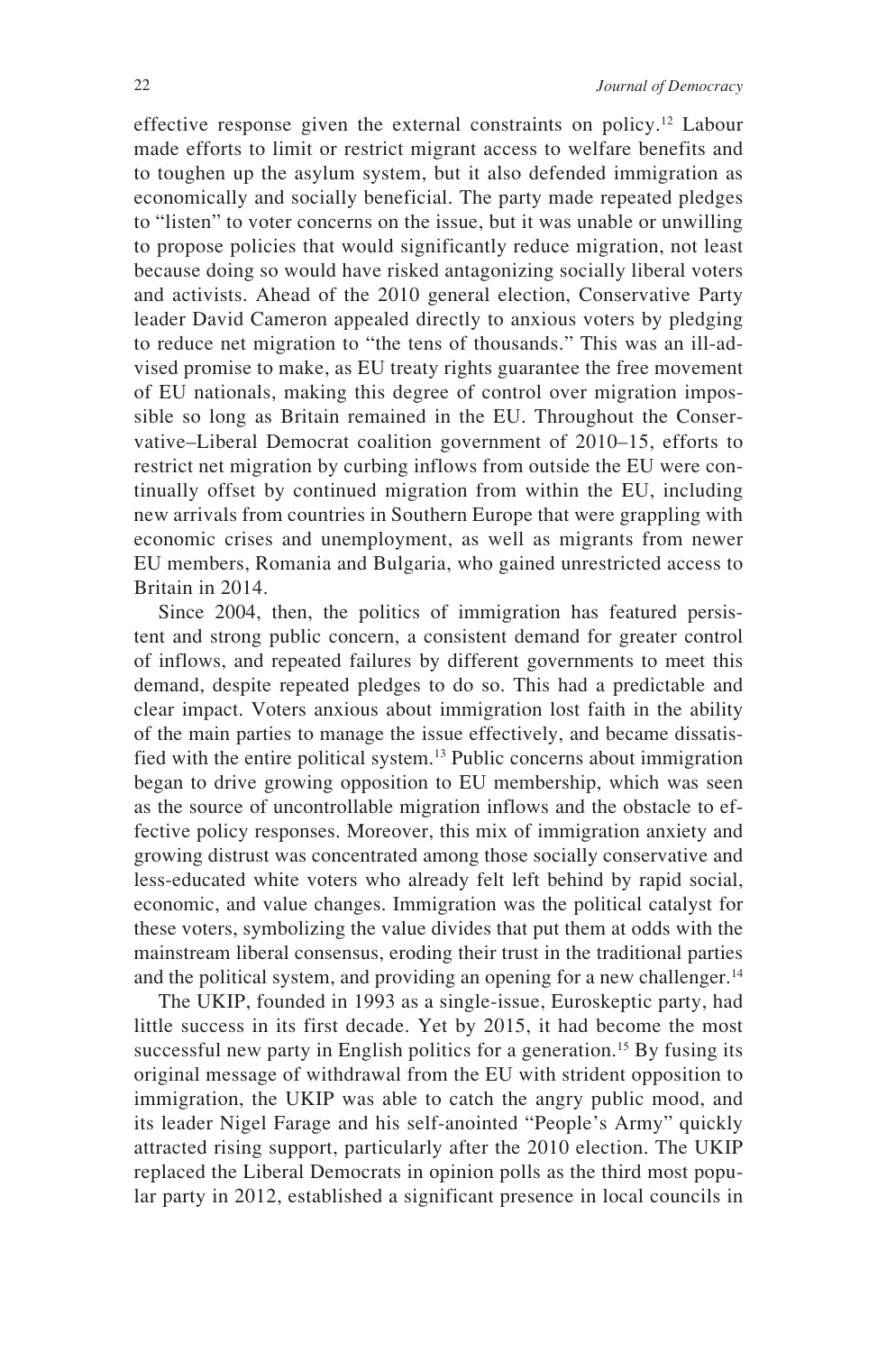2013, won a plurality in the 2014 elections to the European Parliament, and attracted two defecting Conservative members of Parliament. In the 2015 general election, it secured 12.6 percent of the national vote, although Farage's failure to convert this support into any seats in Parliament prompted him to resign (briefly) as leader. Analyses of the UKIP's support revealed that it came mainly, though not exclusively, from older white social conservatives who often had few educational qualifications, had voted Conservative in the past, opposed immigration and EU membership, and felt dissatisfied with the two main parties.

The UKIP's rise, alongside repeated rebellions by Euroskeptic backbench Conservative MPs, was a key factor that led David Cameron in 2013 to commit to holding a referendum on Britain's continued EU membership if he were to secure a majority government at the 2015 general election. When the surprise Conservative majority materialized, Britain was put on a path toward the 2016 referendum, an outcome that also prompted Farage to return as UKIP leader in order to campaign for a "Leave" vote.

#### **The Referendum Campaign**

In February 2016, Cameron completed an intensive round of negotiation over the terms of Britain's EU membership. He did obtain a few concessions. These included an opt-out from the declaration in EU treaties committing member states to an "ever closer union among the peoples of Europe," as well as an "emergency brake" whereby a member state could apply to the European Commission for permission to suspend benefit payments to EU migrants if they were placing too great a burden on social services. Though these were not major reforms, Cameron declared that they were sufficient to justify recommending that Britain remain a member of the EU.

Two months later, in April 2016, the Electoral Commission (the United Kingdom's independent elections regulator) chose "Vote Leave," a group dominated by Euroskeptic Conservatives, as the officially designated campaign in favor of leaving the EU. This greatly disappointed the rival "Leave.EU" campaign, a more populist group founded by major UKIP donor Aaron Banks and endorsed by UKIP leader Nigel Farage. Official designation came with the right to spend up to £7 million, free television broadcasts, the right to distribute campaign material by mail at public expense, and £600,000 in public funding. These institutional supports gave the Vote Leave campaign, which wanted to highlight issues of sovereignty and the costs of EU membership, a major advantage over the Leave.EU campaign, which favored a strong focus on immigration.

Vote Leave recruited support from senior Conservative cabinet ministers and MPs, including Boris Johnson (the former London mayor and the Conservatives' most popular politician), as well as a handful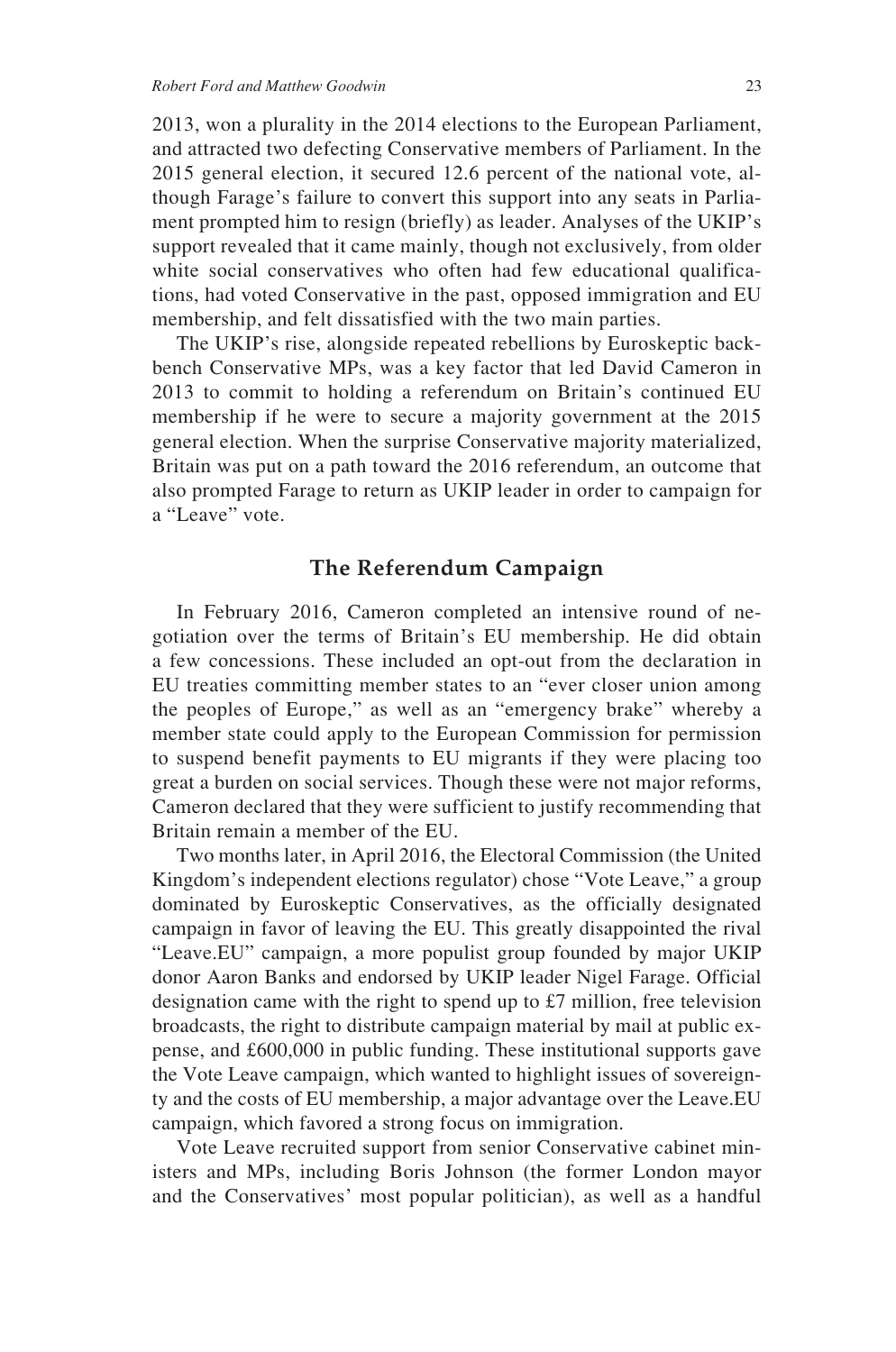of Labour politicians. Meanwhile, the UKIP organized rallies and a bus tour that tended to focus on Labour-voting areas of the country. Labour leader Jeremy Corbyn was widely criticized throughout the campaign for failing to deliver an unambiguous and passionate case for Remain and for having a fractious, semi-detached relationship with the official Remain campaign, "Britain Stronger in Europe." Among Labour MPs, dissatisfaction with his leadership was fueled by a television interview in which Corbyn rated his passion for remaining in the EU at "about 7 or 7.5 [out of 10]" and by repeated difficulties in getting Corbyn to engage with referendum campaigning. Corbyn's diffidence was noticed by voters, with one campaign poll suggesting that almost half of all Labour voters did not think that Labour wanted to remain in the EU.16

The Remain and Leave campaigns focused on different issues, reflecting the profiles and priorities of their supporters. The official pro-Remain campaign focused on the economic risks of leaving the EU, including the claimed negative repercussions that withdrawal from the single market would have on the economy, on Britain's image as an open and globalized marketplace, and on the financial costs to firms and households. These relentless appeals to economic interest were reflected in claims by the Treasury that each household would be £4,300 worse off annually if the electorate voted for Brexit. The International Monetary Fund (IMF) only days before the vote warned that leaving the EU would harm British living standards, stoke inflation, and by 2019 reduce economic output by 5.5 percent. A further warning from Chancellor of the Exchequer George Osborne said that such an outcome would necessitate harsh public spending cuts and tax increases. Businesses also intervened. One letter from 198 business leaders, including 36 from the Financial Times Stock Exchange 100 firms, warned that Brexit would threaten jobs and put the economy at risk.

Vote Leave, Leave.EU, and other Euroskeptic groups focused instead on arguments about immigration, EU threats to national sovereignty, and the need to redirect Britain's contributions to the EU into public services at home, especially the National Health Service (NHS). Vote Leave claimed that EU membership cost Britain £350 million per week ("Enough to build a brand new, fully-staffed NHS hospital every week"); that more than half of net migration came from the EU; and that voters should reject the further enlargement of the EU to include countries such as Albania, Macedonia, Serbia, and Turkey. Meanwhile, the UKIP and the UKIP–allied Leave.EU campaign maintained their traditional focus on immigration, attracting controversy during the final days of the campaign by putting up a billboard showing a long line of refugees under the headline "Breaking Point." The billboard was launched on the same day as the murder of Labour MP Jo Cox, who had allegedly been killed by a white man shouting "Britain First!"<sup>17</sup>

Although polling throughout the campaign suggested a tight race, the consensus among the commentariat and the financial markets was that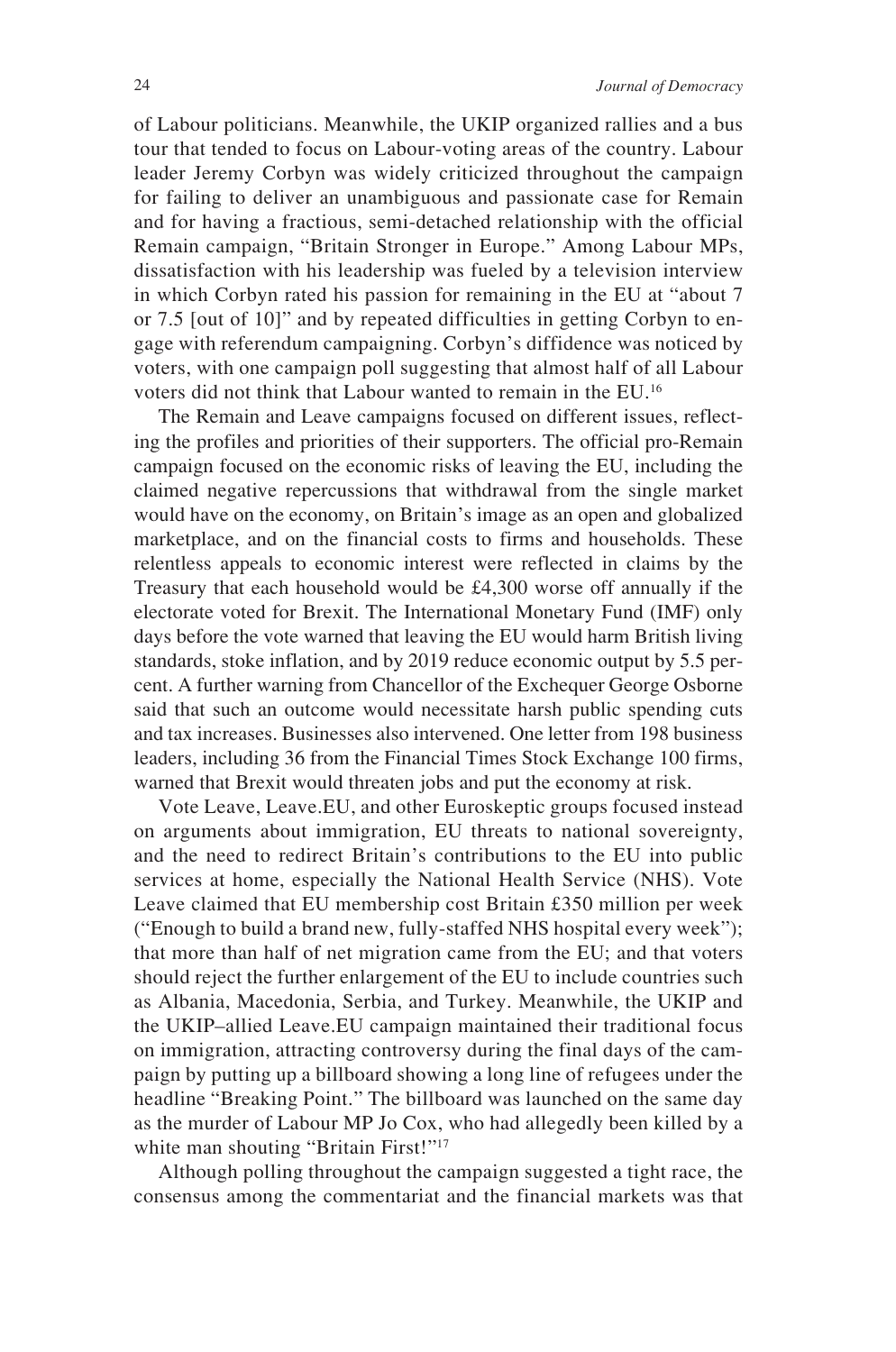voters would in the end stick with the status quo. Political betting markets gave Remain a 93 percent chance of victory in the minutes before the first results were announced, and UKIP leader Nigel Farage even gave a concession speech early on during the overnight count, blaming the defeat he expected on a surge in voter registration among young people. What instead followed in the early hours of June 24 was the biggest shock to the British political system in living memory.

#### **The Pollsters Miss the Mark**

Near the end of the campaign, seven polling companies released their final polls. Six of the seven reported a lead for Remain (one poll reported a striking 10-point Remain lead), and the one exception underestimated the Leave margin of victory.<sup>18</sup> The Leave win with 51.9 percent of the vote was larger than any of the late polling had expected. The lead for Leave was even stronger in England, where 53.4 percent voted for Brexit. Local authorities across the length and breadth of England, from rusting postindustrial Labour heartlands to prosperous Conservative suburbs, reported big majorities for Leave on very high turnouts—the overall turnout was the highest recorded in a U.K.-wide vote since 1992.

Local jurisdictions with large numbers of pensioners and a history of voting for the UKIP (such as East Dorset, Chiltern, East Hampshire, and Wealden) recorded very high turnouts and "Leave" shares. The Leave vote surpassed 70 percent in fourteen jurisdictions, many of which had been cultivated by the UKIP in the past. This was particularly so in parts of eastern England with large concentrations of "left-behind" voters (such as in Boston, South Holland, Castle Point, Thurrock, and Great Yarmouth). Leave also attracted majority support in approximately 70 percent of Labour-held areas, winning especially strong backing in poorer northern postindustrial areas (for example, Hartlepool, Middlesbrough, Blackpool, and Doncaster).

At the other end of the spectrum stood London, Northern Ireland, Scotland, and the university towns. Of the fifty local jurisdictions where the vote to remain in the EU was strongest, only eleven were not in London or Scotland, and most of these were areas with large universities. In a country divided on unfamiliar lines, London—home to the political, business, and media elite—was profoundly at odds with the country that it dominates and overshadows. London wholeheartedly embraced Europe, even as most of England emphatically rejected it. The same story played out in microcosm across the nation. Diverse urban areas and university towns returned large Remain majorities, but found themselves swimming against the tide, as the bulk of English local jurisdictions backed Leave.

Support for Brexit showed strong class, education, and ethnic components. The biggest majorities for Leave were in the least diverse lo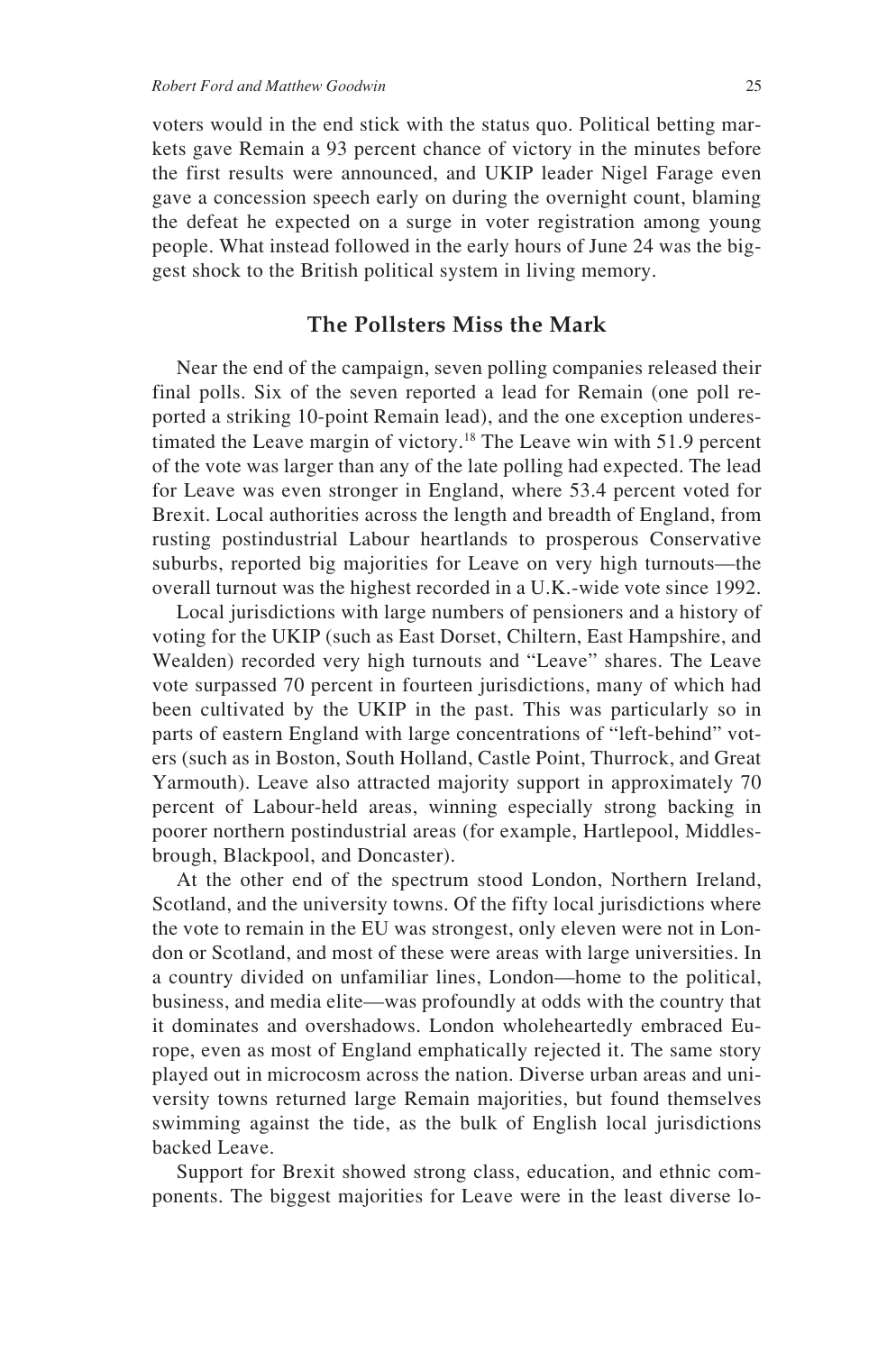cal jurisdictions, or in those with large concentrations of working-class voters and voters with few educational qualifications. Local experiences with migration also mattered: Areas that had experienced significant demographic change as a result of inward EU migration over the past ten years registered larger Leave votes, after controlling for their other characteristics. At the individual level, support for Leave was 30 points higher among people with only "GCSE-level" qualifications (awarded to school leavers at sixteen) than it was for people with a university degree. Leave also was far stronger among those who felt anxious over the effects of immigration, who identified as English rather than British, and who generally exhibited socially conservative and authoritarian values.19 Support for Brexit also overlapped very strongly with support for the UKIP in earlier elections, suggesting that the vote for Leave was driven at least in part by the same forces. Aside from this strong relationship at the aggregate level, research on individual Leave voters has suggested that 67 percent had at one time or another before the 2016 referendum expressed an interest in voting for the UKIP.20

#### **The Political Fallout**

The immediate reaction to the result was chaotic. Britain's currency and government bonds went into freefall. Yet the financial instability was dwarfed by the extraordinary political fallout. Within hours of discovering that his great gamble had failed, David Cameron announced his resignation, leaving the task of implementing Brexit to his successor. Days after the result, a wave of resignations and a vote of no confidence in Jeremy Corbyn's leadership by Labour MPs incensed at his failure to campaign effectively for EU membership triggered a crisis in the Labour opposition that would run for the entire summer.

The following week, the front-runner to succeed Cameron, former mayor of London Boris Johnson, withdrew from the leadership race after his Conservative ally in the Leave campaign, Michael Gove, unexpectedly announced that he would run for the job. Gove himself withdrew the following week after failing to secure sufficient support among his fellow MPs. Just as things seemed to be quieting down, Nigel Farage unexpectedly resigned as UKIP leader, triggering a rolling internal battle for control of the party that had done most to drive the Euroskeptic agenda.<sup>21</sup> Ten days after the country had voted for Brexit, the three largest parties in England were all embroiled in simultaneous leadership crises.

Order was gradually restored as the summer wore on. New Conservative prime minister Theresa May, who had backed Remain but had been largely absent during the campaign, was elected unopposed in mid-July after her last remaining competitor, vocal Brexiteer Andrea Leadsom, withdrew following several gaffes and missteps. Labour leader Jeremy Corbyn was reelected by the Labour membership in September after a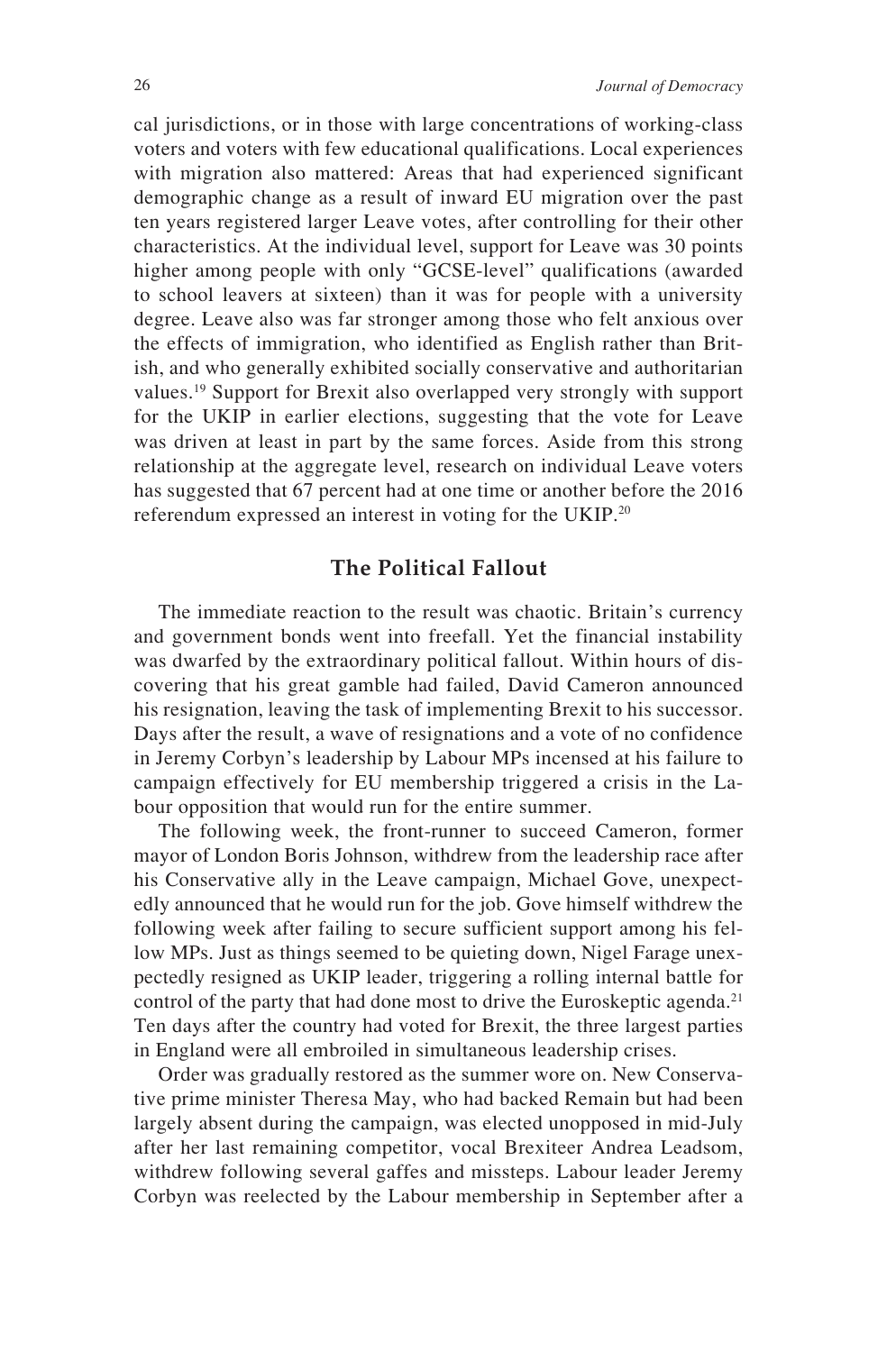bruising internal contest, while the UKIP's internal feuding continues at the time of this writing (November 2016), as the party, having achieved its founding objective, tries to agree on a new direction. As the dust begins to settle, all the parties are struggling to come to terms with a political landscape that was profoundly changed by the events of June 23 and with a political agenda set to be dominated for years by the most complex and high-stakes international negotiation in modern British history.

Whatever approach the government pursues in implementing the referendum verdict, the vote for Brexit has accelerated the polarization of values, outlooks, and political priorities that increasingly divides university-educated cosmopolitans from poorly qualified nationalists. The coming period of difficult and protracted negotiations between Britain and the EU will most likely entrench the divides separating England's socially liberal youth from its socially conservative pensioners, and its diverse and outward-looking big cities from its homogeneous and introspective small towns and declining industrial heartlands. The 2016 vote laid bare the depths of the divisions between these groups and placed them on opposite sides of the defining political decision for a generation. Both traditional governing parties now have to wrestle with internal conflicts between Leavers and Remainers, and between those who now want to prioritize single-market access and those who want to prioritize stronger curbs on free movement and migration.

The position of Prime Minister Theresa May during the early months of her premiership suggests an effort to reorient the Conservative Party toward traditional social conservatism and the English nationalism that often unites Leave voters. May starts in a strong position—her Conservative Party has consistently led Labour in opinion polls by double digits since the referendum vote—but such a strategy could put at risk the support of more liberal, Remain-voting Conservatives in the longer run. Labour under Jeremy Corbyn has wholeheartedly embraced the socially liberal values of Remain voters, but without much enthusiasm for the EU, at least from the party's leader and his allies. As a result, the Remain cause, which British Election Study data suggest emerged from the trauma of the referendum defeat as a much clearer and more salient political identity for its proponents, lacks coherent or credible support from the leaders of the two main parties.<sup>22</sup> This is a politically unstable situation. Demands for a clear voice for Remainers are likely to grow as the problems and uncertainties of Brexit accumulate, and if neither traditional party is able to provide them with one, then at some point they may seek it elsewhere.

Leave voters also pose problems for the parties. Their clear preference for immigration controls on EU workers is considered by many political leaders in Europe to be incompatible with Britain's retaining full access to the single market. This puts Prime Minister May in the difficult position of trying to negotiate a new agreement with the EU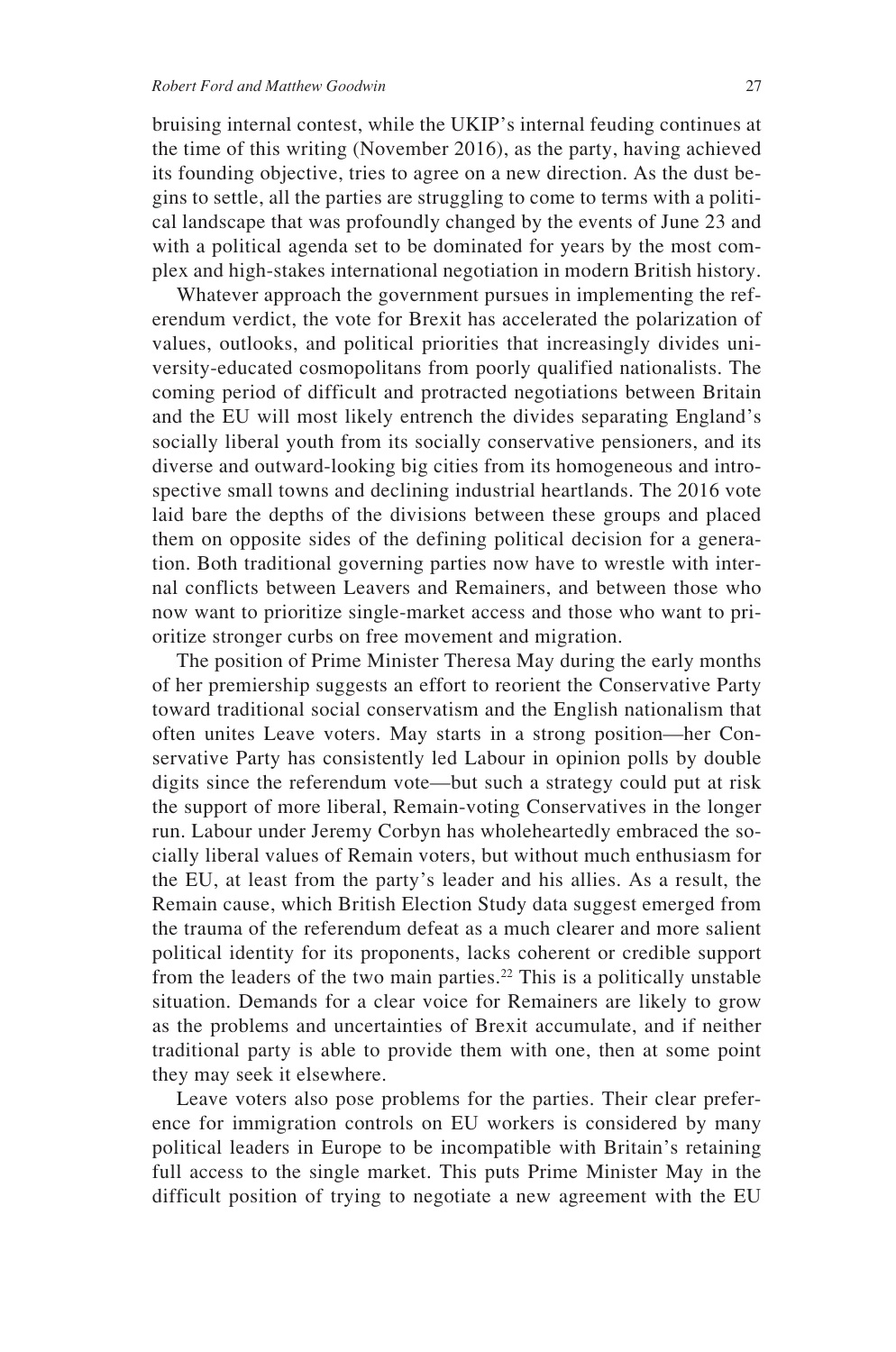that maximizes access to European markets for the City of London, while also including the more radical immigration reform that Leave voters clearly want to see. May's challenge is magnified by the fact that few comprehensive trade agreements have ever been resolved in a short timeframe, and the Brexit negotiation is likely to be more complex than most. A transitional deal may ease pressures, but it would be unlikely (at least initially) to deliver the immigration restrictions that Leave voters expect to see. On the other hand, if the government prioritizes swift action on immigration control over access to European markets, this could have large and unpredictable consequences for the economy. It is possible that any viable deal will produce a significant backlash, regardless of its contents. Many Leave voters have very low trust in the political system, yet also very high expectations that Brexit will not only deliver specific policy goals, but will reverse the entrenched social and economic changes they oppose. Such expectations may be impossible to meet. A reckoning would then be inevitable, and would open a new window of opportunity for radical right-wing populists. Managing the inevitable disappointment and disruption that will follow Brexit will be the current government's biggest challenge, while stoking and mobilizing a popular backlash may be the UKIP's best opportunity for post-Brexit renewal.

### **The Electoral Challenge of Tomorrow**

Although the political shifts that culminated in Brexit appear to have been remarkably rapid, the fuel that Euroskeptics and Leavers ignited to spectacular effect had been accumulating for a long time. A slow but steady alteration in the social structure of the electorate and the resultant shift in the focus of political competition away from the working class and toward the middle class had opened up a clear and growing gap in the electoral market. The origins of the vote for Brexit can be traced back over decades to changes in British society and politics that, by the time of the 2016 referendum, had left a growing segment of older, white, nationalist, and socially conservative voters feeling marginalized from mainstream politics and opposed to the socially liberal values that have become dominant in their country.

Repeated failures by both main parties to respond to public demands for controlled migration stoked a high-profile and deeply polarizing debate that thrust latent conflicts over identity and nationalism, social values and social change, into the center of British politics. Particularly from 2010 onward, these conflicts were mobilized by the U.K. Independence Party, which campaigned relentlessly to fuse these anxieties with the question of Britain's EU membership. This has been deeply disruptive for a political system in which electoral battles for at least the past two decades had focused instead on questions of economic stewardship and the management of public services, with the two main parties split primarily over redistribu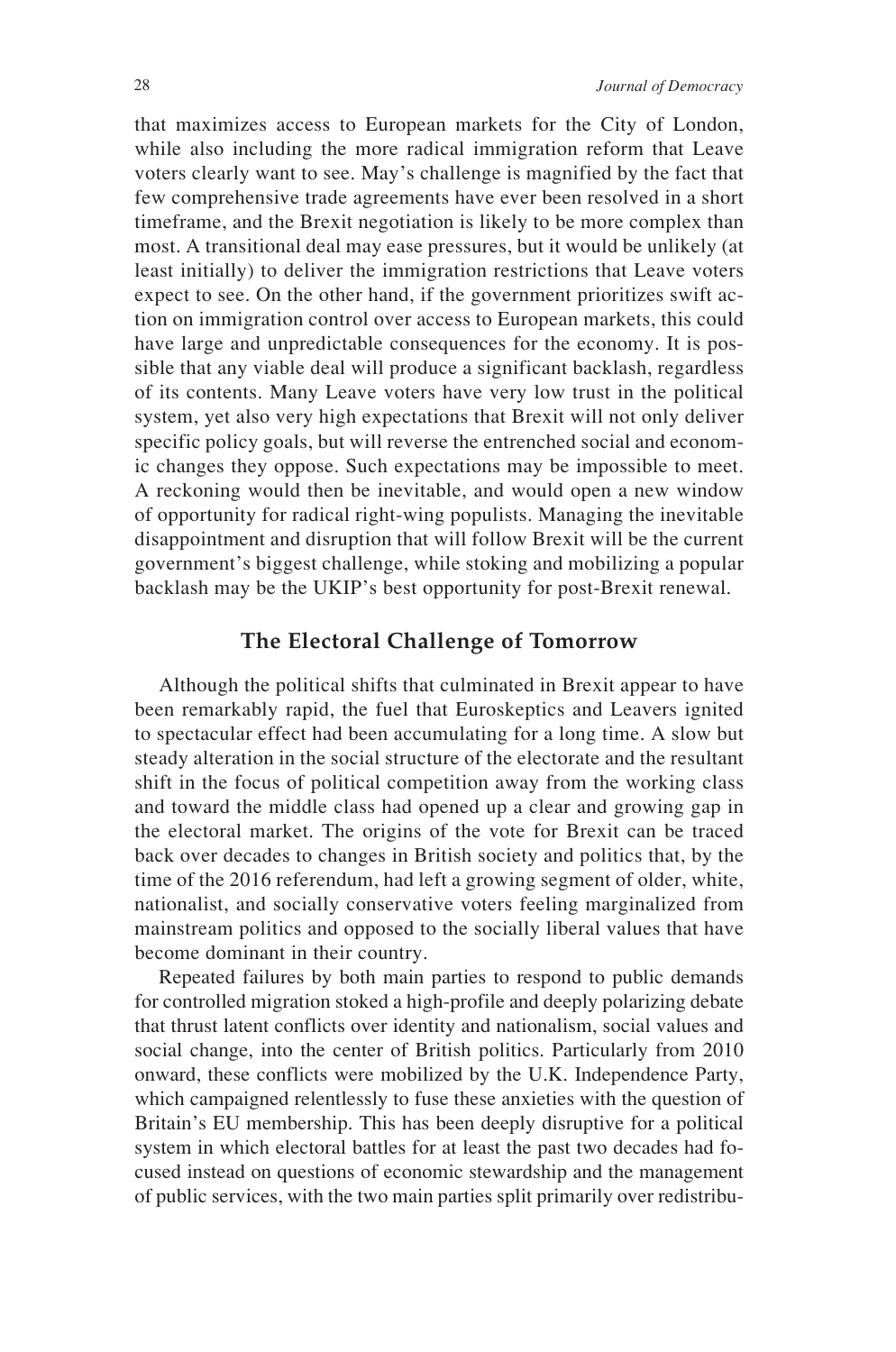tion and the relative roles that should be played by the state and the market. The 2016 referendum and the vote for Brexit exposed and deepened a newer set of cleavages that are largely cultural rather than economic.

Across the Western democracies, the divides between nationalists and cosmopolitans, liberals and conservatives, and cultural traditionalists and multiculturalists cut across old divisions and present established parties with new and difficult challenges. In Britain, negotiating an acceptable exit deal with the EU is the primary policy challenge for the government today. But for all the country's political parties, articulating and responding to the divisions that were laid bare in the Brexit vote will be the primary electoral challenge of tomorrow.

#### **NOTES**

1. Voters in the U.K. overseas territory of Gibraltar also took part in the vote, and (reflecting its strong economic integration with Spain) registered the strongest Remain vote of any voting area—96 percent of Gibraltarians voted Remain.

2. For a detailed history of these changes and also of the UKIP, see Robert Ford and Matthew J. Goodwin, *Revolt on the Right: Explaining Public Support for the Radical Right in Britain* (New York: Routledge, 2014).

3. On this point, see Geoffrey Evans and James Tilley, "How Parties Shape Class Politics: Explaining the Decline of the Class Basis of Party Support," *British Journal of Political Science* 42 (January 2012): 137–61.

4. For more on the political costs of centrism in this period, see Heinz Brandenburg and Robert Johns, "The Declining Representativeness of the British Party System, and Why It Matters," *Political Studies* 62 (June 2013): 704–25.

5. For more on the drivers of BNP support, see Robert Ford and Matthew J. Goodwin, "Angry White Men: Individual and Contextual Predictors of Support for the British National Party," *Political Studies* 58 (January 2010): 1–25.

6. The classic account of the growing prominence of such values in Western democracies is Ronald Inglehart, *Modernization and Postmodernization* (Princeton: Princeton University Press, 1997). Relevant British evidence on the value divide is presented in James R. Tilley, "Research Note: Libertarian-Authoritarian Value Change in Britain, 1974–2001," *Political Studies* 53 (June 2005): 442-453; and in Zsolt Kiss and Alison Park, "National Identity: Exploring Britishness," in *British Social Attitudes: The 31st Report,* Alison Park, Caroline Bryson, and John Curtice, eds. (London: NatCen Social Research, 2014), *[http://www.bsa.](http://www.bsa.natcen.ac.uk/media/38984/bsa31_national_identity.pdf) [natcen.ac.uk/media/38984/bsa31\\_national\\_identity.pdf](http://www.bsa.natcen.ac.uk/media/38984/bsa31_national_identity.pdf)*.

7. The other exceptions were Sweden and Ireland.

8. In the year ending March 2016, the latest estimates put net migration at 327,000.

9. See, for example, the regular issues index data collected by Ipsos-MORI, which tracks the salience of issues each month, at *[www.ipsos-mori.com/researchpublications/](https://www.ipsos-mori.com/researchpublications/researcharchive/2420/Issues-Index-Archive.aspx) [researcharchive/2420/Issues-Index-Archive.aspx.](https://www.ipsos-mori.com/researchpublications/researcharchive/2420/Issues-Index-Archive.aspx)*

10. See Robert Ford; Gareth Morell, and Anthony Heath, "'Fewer But Better?' Public Views About Immigration," in *British Social Attitudes: The 29th Report*, Alison Park et al., eds. (London: NatCen Social Research, 2012), *[www.bsa.natcen.ac.uk/media/1141/](http://www.bsa.natcen.ac.uk/media/1141/bsa29_immigration.pdf)*